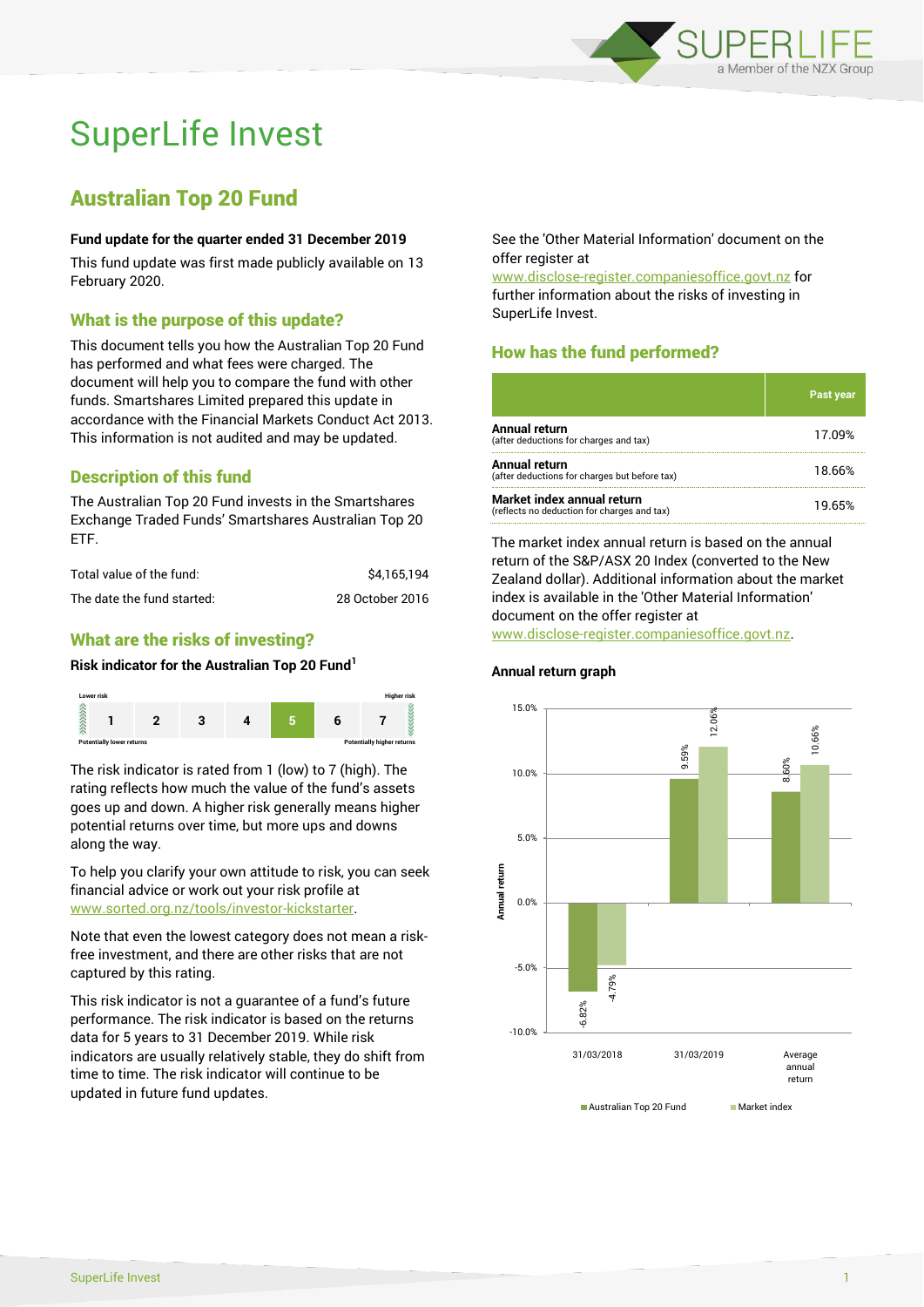

This shows the return after fund charges and tax for each year ending 31 March since the fund started. The last bar shows the average annual return since the fund started, up to 31 December 2019.

**Important:** This does not tell you how the fund will perform in the future.

Returns in this update are after tax at the highest prescribed investor rate (PIR) of tax for an individual New Zealand resident. Your tax may be lower.

#### What fees are investors charged?

Investors in the Australian Top 20 Fund are charged fund charges. In the year to 31 March 2019 these were:

|                                                       | % per annum of fund's<br>net asset value |  |  |
|-------------------------------------------------------|------------------------------------------|--|--|
| <b>Total fund charges</b>                             | በ 49%                                    |  |  |
| Which are made up of:                                 |                                          |  |  |
| <b>Total management and administration</b><br>charges | 0.49%                                    |  |  |
| Including:                                            |                                          |  |  |
| Manager's basic fee                                   | 0.46%                                    |  |  |
| Other management and<br>administration charges        | 0.03%                                    |  |  |
| <b>Other charges</b>                                  | Dollar amount per investor               |  |  |
| Administration fee                                    | \$12 per annum                           |  |  |

Investors may also be charged individual action fees for specific actions or decisions (for example, if an investor has a financial adviser and has agreed to pay a fee to the adviser for providing financial advice). See the Product Disclosure Statement for SuperLife Invest for more information about those fees.

Small differences in fees and charges can have a big impact on your investment over the long term.

GST is included in the fund charges set out above.

#### Example of how this applies to an investor

Jess had \$10,000 in the fund and did not make any further contributions. At the end of the year, Jess received a return after fund charges were deducted of \$1,709 (that is 17.09% of her initial \$10,000). Jess paid other charges of \$12. This gives Jess a total return after tax of \$1,697 for the year.

#### What does the fund invest in?

#### **Actual investment mix**

This shows the types of assets that the fund invests in.



#### **Target investment mix**

This shows the mix of assets that the fund generally intends to invest in.

| <b>Asset Category</b>        | <b>Target asset mix</b> |
|------------------------------|-------------------------|
| Cash and cash equivalents    | 1.00%                   |
| New Zealand fixed interest   |                         |
| International fixed interest |                         |
| Australasian equities        | 99.00%                  |
| International equities       |                         |
| Listed property              |                         |
| Unlisted property            |                         |
| Commodities                  |                         |
| Other                        |                         |